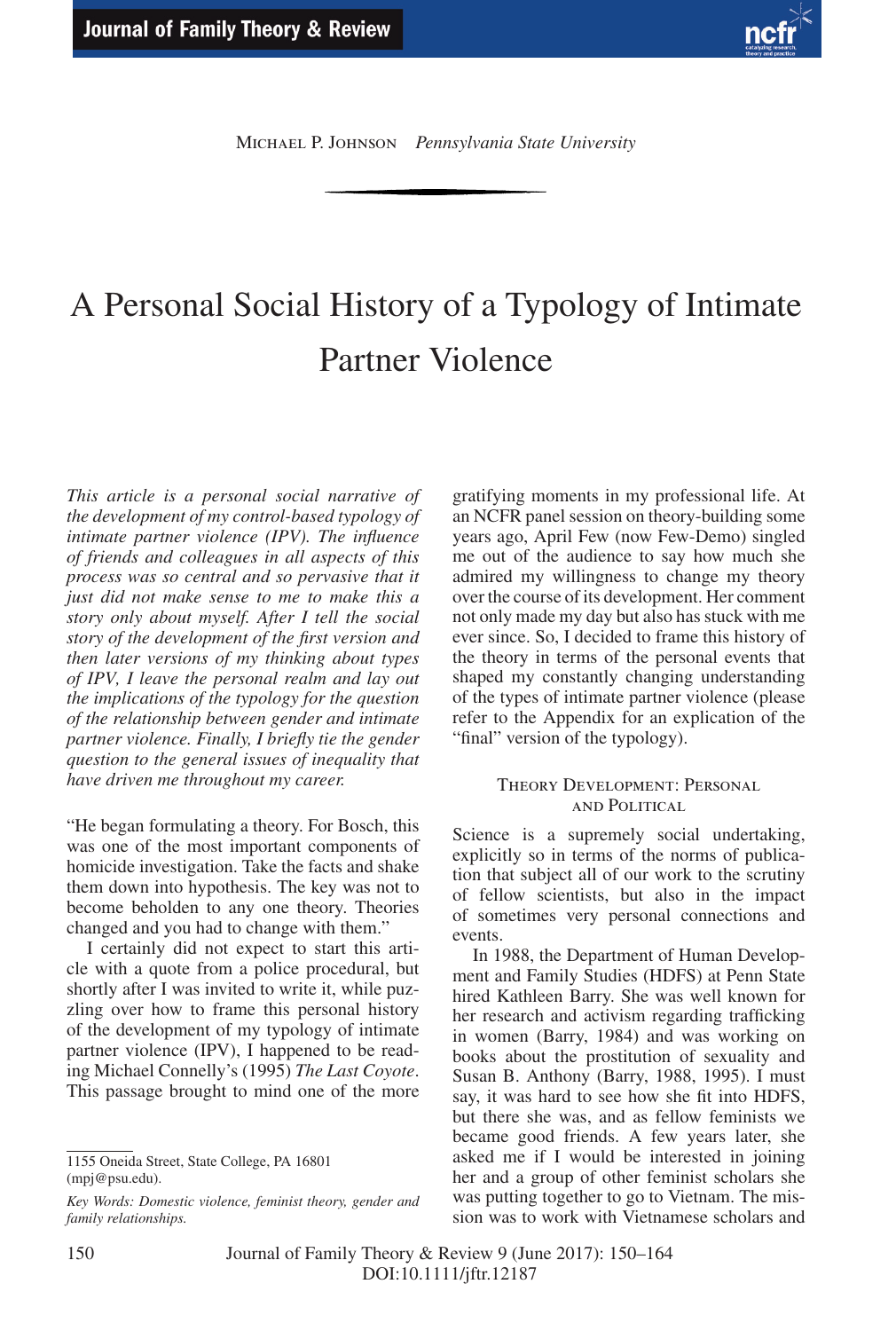the socialist government's Women's Bureau on behalf of the women of Vietnam. My answer was an enthusiastic yes.

As we began to plan our agenda, I had a decision to make. Each of us would write a paper with an eye to policy development on behalf of women. Should I continue my work on commitment to relationships (Johnson, 1991), or should I find some other way to serve the women of Vietnam? I decided to change course and focus on what I thought was the most basic expression of misogyny—violence against women. Another member of the group, my good friend Lynne Goodstein, planned to focus on sexual violence, so I took on IPV. It was a shift, given my background, and I committed myself to spending the next year (1992) upgrading my teaching knowledge of the topic to the command of the literature that would be required for research and policy development.

The women's liberation movement of the 1960s and 1970s had produced a massive change in our understanding of domestic violence. As women came together in consciousness-raising groups, they found that their personal experiences of sexual assault and partner violence were not theirs alone. "The personal is political" became a major theme of the movement. One of the many consequences of this renewed understanding of the role of the sex/gender system in private life was the founding of the first U.S. women's shelter in Duluth, Minnesota, in 1971, followed by a wave of grassroots efforts to support survivors of domestic violence all over the country (Schechter, 1982). This was accompanied by publications rooted in the stories of the women who came to those shelters, documenting the power and control dynamic that seemed to motivate batterers. At the same time, Murray Straus and his colleagues' National Family Violence Surveys gave us the sad data on how extensive partner violence was in American family life (Straus, Gelles, & Steinmetz, 1980).

These social movements and academic changes in perspective had influenced my thinking as well. I have been a feminist all of my adult life, and by 1991 I had been teaching sociology and women's studies at Penn State for almost 20 years. My course units on IPV were rooted in the standard feminist understanding that domestic violence was about the patriarchal control of women. That understanding, in the form of the Power and Control Wheel (Pence & Paymar, 1993), had also been at the core of my 1980s training as a volunteer at the local women's shelter. However, as I read more deeply in the domestic violence research literature, I became more and more troubled by "the great gender debate" that dominated the discussion. In the late 1970s, Suzanne Steinmetz (1977–1978), using data from the first National Family Violence Survey, published an article arguing that there were as many battered husbands as there were battered wives. This marked the start of a pointed and often rancorous debate between what came to be known as "the feminist theorists" and the "family violence theorists."

As I read this literature, I was struck by the fact that both sides were able to marshal what seemed to me to be legitimate data supporting their positions. The family violence camp cited survey data that showed gender symmetry in the perpetration rates of partner violence, whereas the feminist researchers cited data from police, courts, hospitals, and shelters that showed predominantly male perpetration. The standard feminist understanding of this seeming contradiction was that the Conflict Tactics Scales (CTS) used in survey research was a deeply flawed measure of partner violence. I noticed, however, that there were data from shelters that used the CTS but still showed clear gender asymmetry. It occurred to me that the differences might have more to do with sampling issues than with measurement issues. Thanks are due here to the wonderful folks at the University of Michigan (especially Leslie Kish) who had taught me all about sampling.

I went back to the literature, dug out every empirical paper that used the CTS, and did a systematic comparison of the findings in studies using random sample surveys with the findings using agency samples. I discovered that they differed quite dramatically, not only in terms of gender but also in terms of frequency of violent incidents, severity of those incidents, escalation and de-escalation, and mutuality. At that point it just seemed like common sense to me. It looked like there were two very different types of IPV, one picked up in the general surveys, the other in intervention settings.

I've long had an inclination to think in terms of typologies, writing about types of reference groups in graduate school and developing a typology of relationship commitment in my earlier published work, and this subject seemed ripe for such thinking. The gender debate was rooted in the assumption that there is only one type of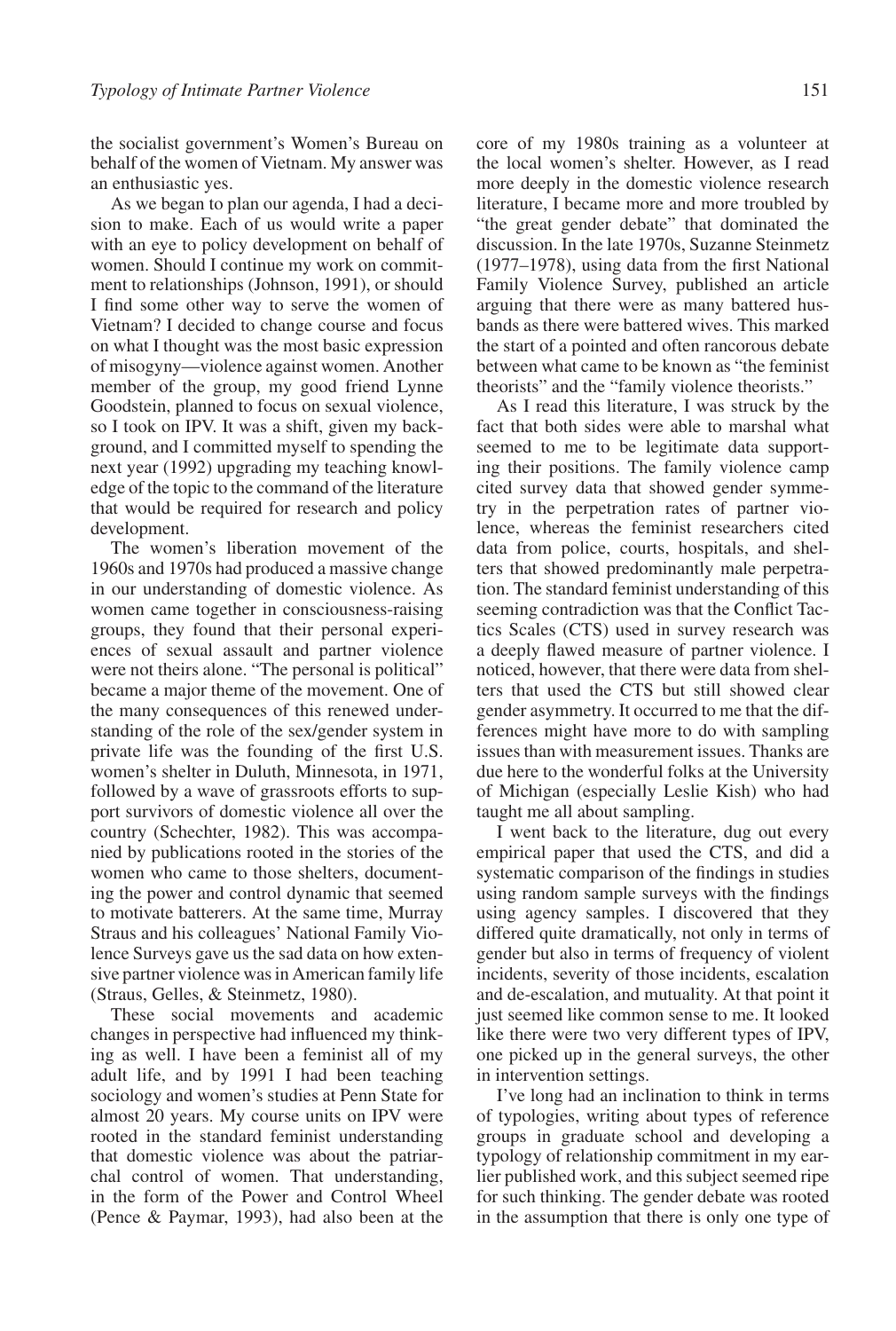IPV, the feminists arguing that it is male perpetrated, and the family violence camp arguing that men and women are equally culpable. But why must we assume that there is only one type of IPV? As a social psychologist, and a symbolic interactionist at that, my thinking went immediately to the different interpersonal processes that might lead to intimate partner violence.

The paper I wrote and first presented in Ho Chi Minh City, Vietnam (Johnson, 1993b) was based on this realization. In it, I identified two types of IPV: patriarchal terrorism and ordinary couple violence—terminology that I would have to revise more than once, but concepts that have remained at the heart of the typology. I was later to regret the choice of the term *patriarchal* for the pattern of power and control that lay behind one type of IPV. My feminist perspective temporarily blinded me to the possibility that there might be multiple, not specifically patriarchal, sources of a desire to control one's partner. And I would come to regret even more the decision to use the somewhat tongue-in-cheek term *ordinary* for the interpersonal dynamic of conflict that becomes an argument that escalates to verbal and ultimately to physical aggression.

When I returned to the United States in 1993, I began to present this framework to colleagues at my university and at professional meetings. Two things happened, one involving the reactions of feminists to the term *ordinary*, and the other the counsel of two of my closest friends.

The strong reactions to *ordinary* came to a head in 1994 at meetings in Groningen, The Netherlands, where I had a heated exchange with an Irish feminist who accused me of minimizing and excusing the behavior of men with my ter-minology.<sup>[1](#page-2-0)</sup> At the reception later in the day, my good friend Bob Milardo, who knew her from other meetings, took me over to her to try to encourage her to see me as a fellow feminist with shared basic values. She was still so angry that she refused to speak to me. Her reaction affected me deeply. Over the following few months I gave the issue serious thought and decided to start using the term *common* couple violence to describe the pattern of escalating conflict not rooted in a pattern of power and control.

Meanwhile, I had been presenting these ideas in various settings, including at the 1993 National Council on Family Relations meetings in Baltimore (Johnson, 1993a). I was rooming, as usual, with my feminist friends Stephen Marks and Bob Milardo, and they, as usual, had come to my session to support me. Back in the room that night we were processing the day, and they suggested that I spruce up the paper and submit it to *Journal of Marriage and the Family* (*JMF*). That seemed ridiculous to me. In my view the paper was simple common sense. They asked if anyone else had ever said it in print, *it* being that there was more than one type of IPV. I said I'd never seen it but someone must have. They did a full-court press on me, and then over the next few months critiqued drafts until the paper was ready for submission.

The argument still seemed like common sense to me, and it was an odd paper, with a bit of literature review to it, some quirky statistical manipulations, and a lot of theoretical speculation. Much to my surprise, Marilyn Coleman, the editor of *JMF*, soon sent me a revise-and-resubmit that changed my life. The article was published in May 1995 (Johnson, 1995), and later that year Linda Thompson and Alexis Walker (two more feminist friends of mine) published an article in which they labeled this a "paradigm shift" in thinking about IPV (Thompson & Walker, 1995).

The idea still seemed straightforward to me, but I realized it was time to try to get beyond the theory to data. My thinking about the data that were needed was transformed by thoughtful commentary from my friend and colleague Marylee Taylor, a social psychologist. After reading the 1995 article she asked me a series of probing questions about women who use violence in their intimate relationships. I realized that my narrow-minded focus on men's violence had led me away from the dyadic analysis that was needed.

Ultimately, the typology arose from an unusual mix of the individual and the dyadic. The *individual's* violence is understood in terms of its place in a *dyadic* context of power and control. I added two new categories to the typology. "Violent resistance" was defined as noncontrolling violence exerted in response to intimate terrorism, and "mutual violent control" was defined as controlling violence that was

<span id="page-2-0"></span><sup>&</sup>lt;sup>1</sup>Beware of changing terminology as we move forward. Over time I changed terminology in important ways, with *ordinary couple violence* becoming *common couple violence*, and ultimately *situational couple violence*. In addition, *patriarchal terrorism* became *intimate terrorism* and in some settings *coercive controlling violence*.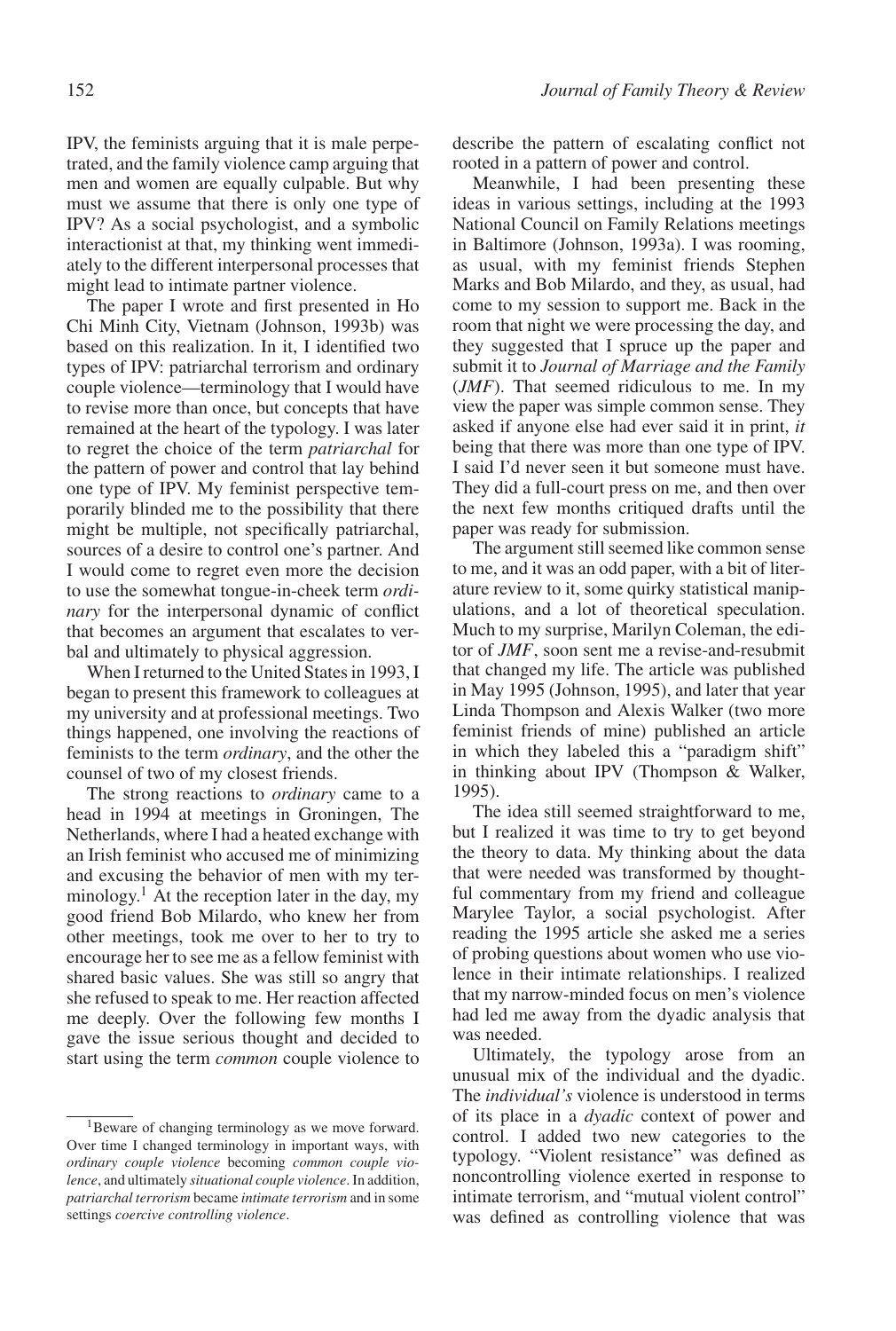enacted in a relationship with a similarly violent controlling partner.

A test of the theory would require quite unusual data, data on both violence and control for both partners in a relationship. As if that were not unusual enough, we would need data from a sample that was likely to include both intimate terrorism and situational couple violence. Where on earth would I find that?

These were the early days of the Internet, a resource I had discovered a few years earlier when it was called BITNET, and I thought I'd give it a try. I was part of a network of relationship researchers, and I sent out a call for data that would fit my needs, expecting nothing. Much to my surprise, I was contacted by Irene Frieze, a psychologist at the University of Pittsburgh. In the 1970s (the 1970s!), she had interviewed women in the Pittsburgh area about their experiences of IPV (Frieze, 1983). Way ahead of her time, she had included questions about both violence and nonviolent control, and she had asked these women about both their partner's behavior and their own. And, although she had started with a sample of women who had contacted a shelter or who had filed for a protection-from-abuse order, she had done a very sociological thing (remember she is a psychologist), going on to interview randomly selected women who lived on the same blocks as the women in her original sample. This study had everything I needed—data on both violence and control, for both partners, from a sample that would include both intimate terrorism (the shelter and court samples) and situational couple violence (the neighborhood match). I asked if I could work with her on her data, and she simply sent me the files and the original paper codebooks (it was the old days). She gave me permission to use the data as I wished and refused my offer of coauthorship, but she deserves to be recognized as a pioneer in the study of IPV.

At this point students become central to the story. From the late 1990s until I stopped writing empirical pieces, undergraduate and graduate students kept me moving forward. Valerie Conklin, a wonderful undergraduate, did much of the early work of transforming Irene Frieze's 1970s files and codebooks into late 1990s SPSS data sets. Sociology graduate students Lynette Hoelter and Karen Matuszak put the final touches on the data and helped me with the early analyses.

Thanks to Professor Clyde Coombs at the University of Michigan, I was familiar with cluster analysis, a data-analytic technique that can identify clusters of individuals who have similar profiles on a set of variables. This seemed to be just what I needed to distinguish violence embedded in a pattern of power and control from that which was not. The analyses clearly identified a cluster of violent men and women (mostly men) who were engaged in a general pattern of coercive, controlling behavior. There was also a cluster of violent men and women who were not controlling.

The numbers turned out to be astounding. In sociology, we often find ourselves developing theory to explain statistically significant but very small differences. Here we were seeing huge differences. For example, intimate terrorism was 95% male perpetrated; for situational couple violence, only 45%. In Frieze's data, men's intimate terrorism involved an average of 18 violent incidents; men's situational couple violence only three. Because 76% of men's intimate terrorism escalated, 76% involved incidents of severe violence. In comparison, only 28% of men's situational couple violence escalated, and 28% involved severe violence (Johnson, 1999). The data also to a large extent confirmed my reasoning that intimate terrorism and violent resistance would not appear in survey data, because intimate terrorists would not want to implicate themselves and their victims would fear the consequences should their intimate terrorist partner find that they had been answering questions about their family life.

There was nothing subtle about it. These and other data made it clear that what were ostensibly the same individual acts of violence could represent completely different phenomena. Other aspects of the data, however, forced me to nuance some of my thinking. In the 1995 article I had argued unsubtly that general samples would have no intimate terrorism, agency samples no situational couple violence. Frieze's data did confirm that there was little intimate terrorism in her general sample, but I was surprised to find that there was considerable situational couple violence in her shelter and court samples, and that they in turn differed from each other in amount of situational couple violence. As is so often the case, data call for revisions of theory (Merton, 1948). My work in the shelter movement had focused me so narrowly on intimate terrorism that it hadn't occurred to me that cases of severe situational couple violence would also lead women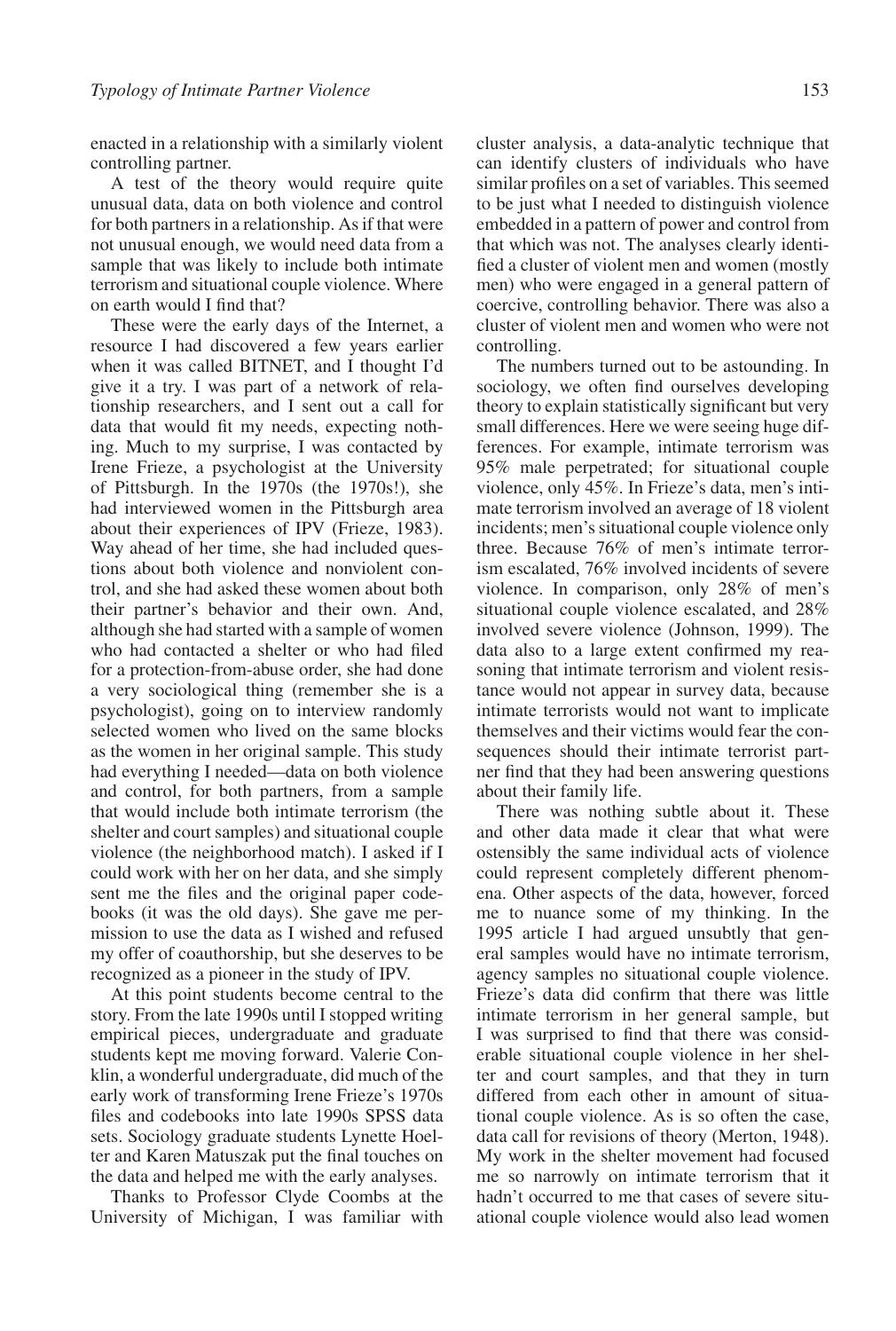to seek help from shelters, the courts, and other agencies.

Ultimately, this shift in thinking led me to gather data from yet another source: practitioners. As I began doing trainings for practitioners in various settings, I simply asked them (at the end of the first half of the training) what percentage of their client base exhibited each of the types of IPV. The combination of those results with findings from empirical studies led me to the following (rather informal) estimates of the percentage of intimate terrorism among male IPV perpetrators in different settings: shelters, 85%; protection orders, 70%; probation and parole, 65%; IPV treatment programs, 60%; general samples of previous relationships, 60%; child custody hearings, 30%; general samples of current relationships, 15%; and military family advocacy programs, 10%. These differences have huge implications for intervention strategies in various settings.

But I get ahead of myself. The late 1990s initiated a period in which I had the joy of working with graduate students whose major focus was IPV. My collaborations with Janel Leone, Alison Cares, Niveditha Menon, and Bela Nawaz (all committed feminists, talented social scientists, and wonderful human beings) produced a series of empirical papers and theses that confirmed the importance of distinguishing among types of IPV.

Janel first did a paper for one of my graduate seminars that established that there are major differences in the consequences of various types for the victims (Johnson & Leone, 2000, 2005), then she did a master's thesis in the Department of Human Development and Family Studies (Leone, 2000) that pursued the same question among low-income women (Leone, Johnson, Cohan, & Lloyd, 2004). In her doctoral dissertation (Leone, 2003) she did important work on differences in help-seeking behavior (Leone, Johnson, & Cohan, 2007), work that she has continued to do (Leone, Lape, & Xu, 2014).

For another graduate seminar, Alison (a student in criminology) did an empirical piece on the so-called intergenerational transmission of intimate partner violence, which we later presented at meetings and that I used in my book (Cares, 2009; Johnson & Cares, 2004). Nivi used survey data in her master's thesis in the Department of Sociology (Menon, 2003) and then a complicated mixed-method study in her doctoral dissertation (Menon, 2008) that established the utility of the typology in her home country of India (Menon, 2008; Menon & Johnson, 2007). Bela (a sociology graduate student at the University of Karachi) wrote new control items that were specific to Pakistan and used cluster analysis to identify not only intimate terrorism and situational couple violence but also a third major type of male violence that is closely tied to the joint-family system that is so pervasive in her country (Nawaz, 2014).

But I get ahead of myself again. In 1998, Bob Milardo, then editor of *Journal of Marriage and the Family,* had just asked me to write the 1990s decade-review of the literature on IPV when I found myself in a tent with a woman I'd never met before; her name was Kathleen. My friend and colleague in the Women's Studies Department Lynne Goodstein had invited me to her 50th birthday celebration, a canoe trip through the canyons of Utah's Gunnison River with eight of her dearest feminist friends (seven women and me). As Kathleen and I settled into our first night in our tiny backpacking tent, we chatted about who and what we were. It turned out that we both did work on IPV, she in criminology, I in family studies. I soon realized that I was talking to Kathleen Ferraro, a woman whose work I greatly admired (Ferraro, 1983, 1988), and she at some point came to realize that I was Michael Johnson. After a few days of outdoor friendship and collegial sharing (and capsized canoes and cactus spines), I told her about the decade review and asked her if she would like to coauthor it. Our feminist perspectives were quite similar, but we knew very different literatures. I was sure I could learn a lot from her and that we would work well together. Indeed we did.

The way we worked was by exchanging drafts with criticisms and comments, sent back and forth between Pennsylvania and Arizona via the nascent Internet, and in the process of working out our differences we decided to abandon the term *patriarchal terrorism*. The roots of that decision came from two other scholars: Claire Renzetti and Amy Holtzworth-Munroe. Kathleen and I spent considerable energy debating the extent to which *patriarchal* was appropriate for describing the clear cases of violent coercive control that Renzetti (1992) had identified in her interviews with 100 violent lesbian couples. Holtzworth-Munroe's differentiation among types of male IPV perpetrators sealed the deal (Holtzworth-Munroe, Meehan, Herron, & Stuart, 1999; Holtzworth-Munroe & Stuart, 1994).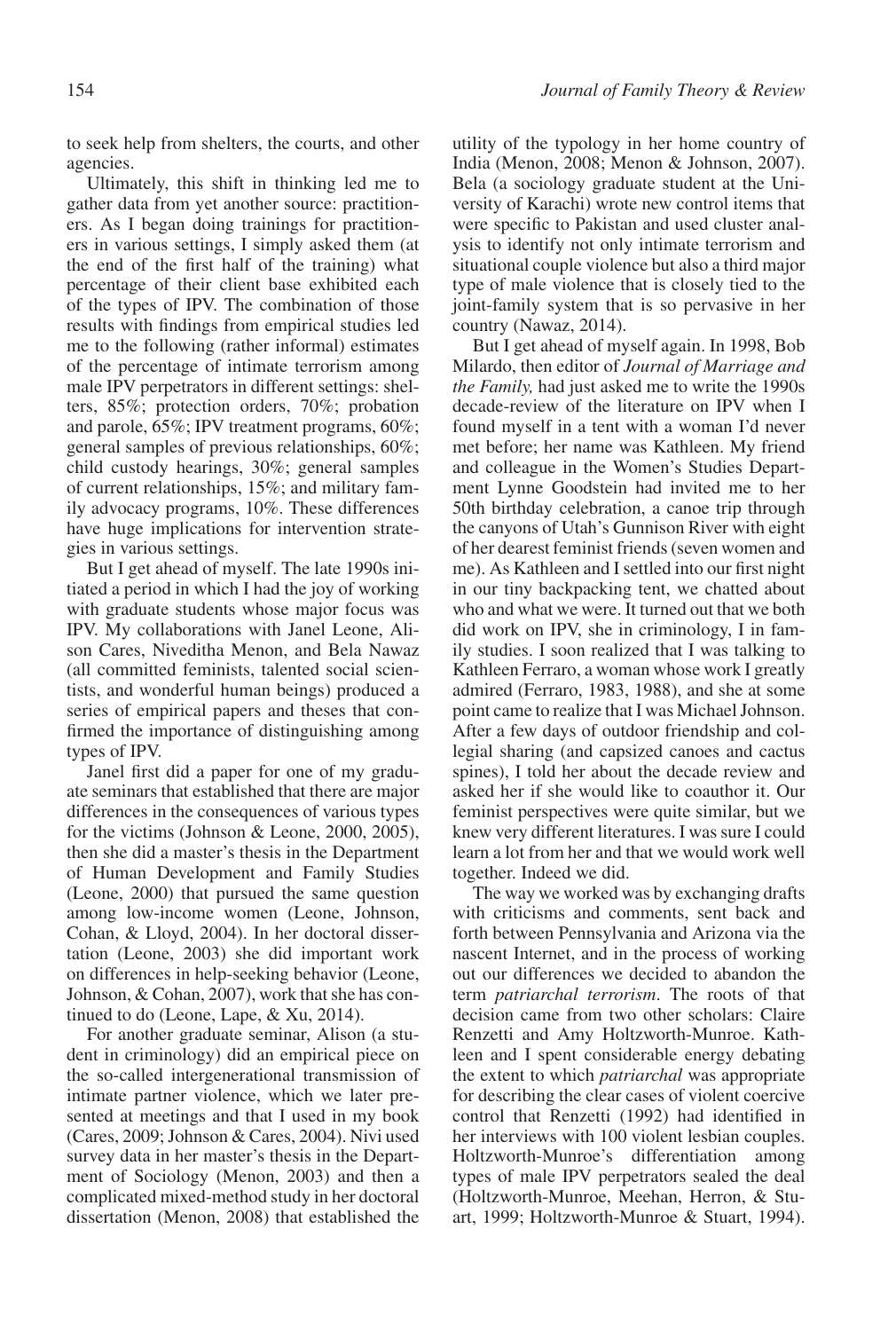Although her two types of intimate terrorists did have more misogynistic attitudes than nonviolent men, it was clear that there were other motives (general sociopathy and emotional dependency) that could drive their need for control. We decided that a term that begged the question of patriarchal motivations (patriarchal terrorism) should be changed to one that allowed for the possibility but did not assume it, and we started to use the term *intimate terrorism* instead (Johnson & Ferraro, 2000).

At this point I began to work on a book about types of IPV. As soon as I had two chapters and an outline I sent a short proposal to Sage, which had published quite a number of books on domestic violence, including a series edited by Claire Renzetti. The proposal presented the book as about the typology and as empirically based but written fairly nonacademically for a general audience of practitioners, students, and scholars. Sage was not interested, but Renzetti got in touch with me to suggest that I submit the proposal to Northeastern University Press, where she was editing a series on gender, crime, and the law. Northeastern liked the proposal and gave me a contract.

That was good news, but I made very little progress while teaching full-time and doing all the other professorial stuff, so in 2005, at the age of 62, I retired from Penn State to focus on the book. During this time period I was fortunate to have discussions with Evan Stark, whose work (Stark, 2007) led me to add a section on coercive control that did not include physical violence. Discussions with Stark also helped me to clarify my own concerns about treating mutual violent control as a major type of IPV. It shows up only in very small numbers, and I am now convinced that most of what little we do see is a function of the somewhat arbitrary dichotomization involved in operationalizing the typology. I am convinced that there is very little true mutual violent control. Through the National Institute of Justice, I had also learned of Mary Ann Dutton and Lisa Goodman's work in progress (Dutton & Goodman, 2005), which strongly influenced my discussion of coercive control.

I finished the book in 9 months, but it was much shorter (109 pages of printed text) than the contract suggested it should be. Northeastern sent it to Evan Stark, who provided a thorough and thoughtful review of the manuscript, suggesting that I triple its length (Stark's spectacular *Coercive Control* is 401 pages of text, and the rumor is that the original manuscript was much longer). I chose not to expand, instead doing a little revising, and Northeastern published it in 2008 pretty much as it was (Johnson, 2008).

During the writing of the book and shortly thereafter, a number of things began to bring me to the attention of those practitioner groups mentioned earlier. First, to go quite a ways back, a feminist researcher on whose doctoral committee I had served (Janine Zweig, Department of Human Development and Family Studies) was working at the Urban Institute and brought my work to the attention of Leora Rozen at the National Institute of Justice (NIJ). Rozen organized a 2000 NIJ conference on gender symmetry that featured my work (Johnson, 2000), and then arranged NIJ funding for projects that would explore its implications. This was where I met Evan Stark.

Next, in 2001 my friend Renate Klein arranged for me to visit the University of Maine to give the Schonberger Lecture. Renate is both an academic and a feminist activist, and through her connections with the shelter movement she arranged to have me speak to the Maine Coalition Against Domestic Violence. You may remember that feminist activists do have some concerns about my emphasis on situational couple violence, and I was told that the Maine Coalition, being the most radical state coalition in the country, would probably tear me to pieces. That didn't happen, as a number of the shelter staff at that presentation reacted by thanking me for giving them a vocabulary and a framework for dealing with the situational couple violence that they knew they encountered regularly in their work. This was the first of a great many fruitful encounters with practitioners over the following 15 years.

Third, the decade review article in *JMF* got a lot of attention. Fourth, Theodora Ooms of the Center for Law and Social Policy (CLASP) saw a data presentation I did at NCFR and asked me to participate in three workshops that CLASP was organizing to bring together groups that approached IPV from very different perspectives. The 2006 workshop brought together domestic violence advocates and responsible fatherhood advocates. The 2007 workshop brought together domestic violence advocates and folks who worked in the family and juvenile courts, and produced a publication in a practice-oriented journal (Kelly & Johnson, 2008). The 2009 workshop put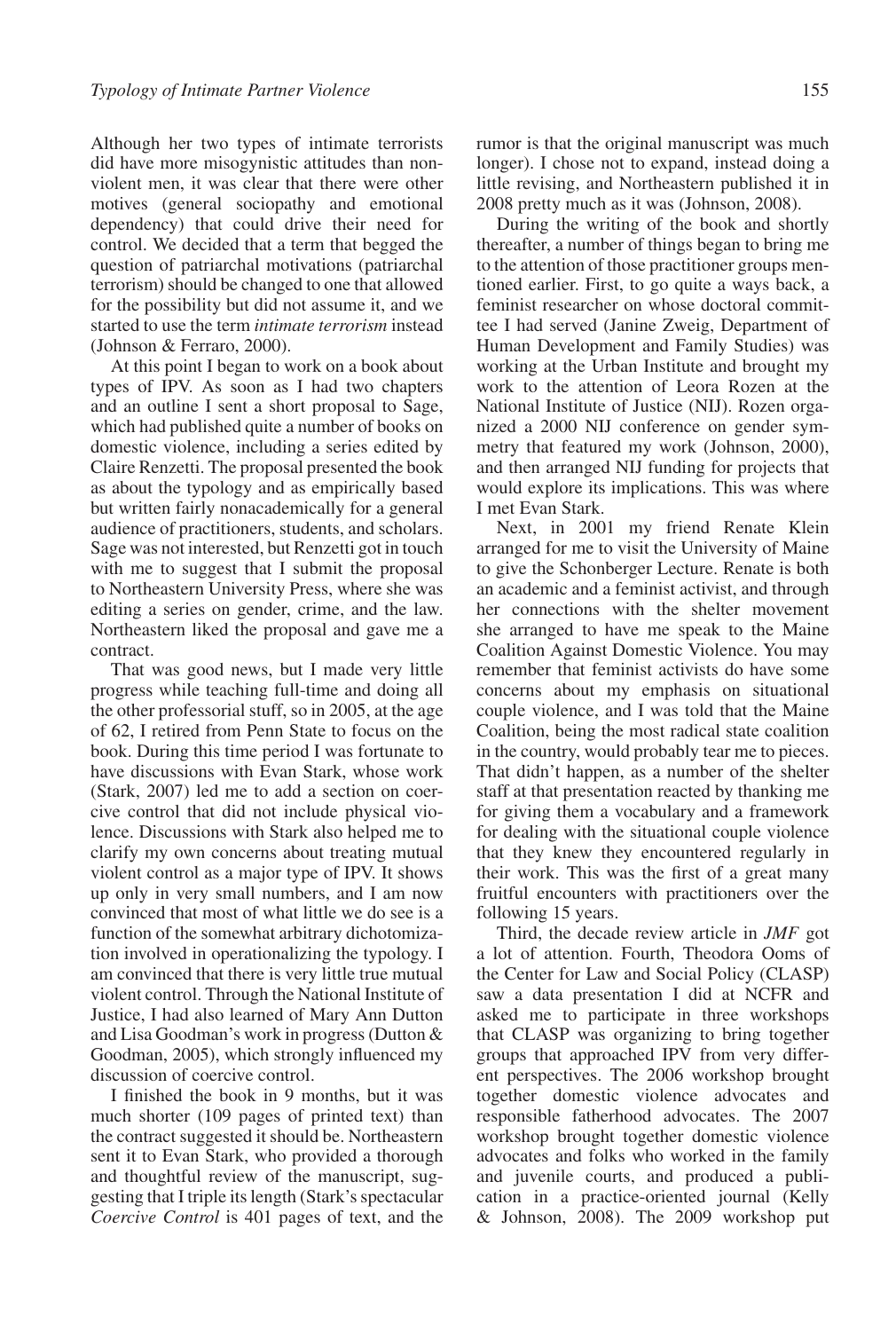together domestic violence advocates and healthy relationship advocates and produced papers available through the Healthy Marriage Resource Center (Johnson, 2009). And the book appeared in 2008.

Around 2003 I had begun to be asked to work directly with practitioners (batterer intervention programs, shelter staff, military and civilian social workers, divorce lawyers and mediators, judges, prosecutors, law enforcement, healthy marriage educators, family counselors, and government agencies) on the policy and practice implications of differentiating among types of IPV. This expanded into a very fulfilling part-time retirement job, consulting and doing workshops and trainings with the inspiring people who deal with intimate partner violence daily.

I've pointed out how these encounters with practitioners informed my understanding of the mix of IPV types in different settings. They also led me to the firm conclusion that even *common couple violence* was too normalizing and might be taken to imply low risk, although my writing had always been clear that it could be chronic and even homicidal. I shifted to *situational couple violence* to describe this pattern of conflict (not control) that escalates to violence. Furthermore, the work with judges, prosecutors, and other officers of the court convinced me that *intimate terrorism* was too inflammatory for the courtroom setting, and I began to use the term *coercive controlling violence* where I thought it was appropriate.

The most important influence of these practitioners is that they helped me to think through the practice and policy implications of making these distinctions. The distinctions have major implications for survivor support, batterer intervention programs, family counseling, law enforcement, child custody, and primary prevention efforts. Although I have never published most of these thoughts, they became the heart of my trainings, and slides for them are available at my website [\(http://www.personal.psu.edu/mpj\)](http://www.personal.psu.edu/mpj).

The final step in the development of the typology starts with a graduate student who reached out to me for help from halfway around the world. In August 2012 Bela Nawaz e-mailed to ask a few questions about my typology, which she wanted to apply to IPV in her native Pakistan. At first she simply asked me to look over a draft of her interview schedule to make sure she was asking the questions needed to operationalize my typology. Ultimately, she told me that there was no one on her faculty who could really help her through this research project, and I became in effect (though not officially) her dissertation adviser. I was excited about Bela's research because Niveditha Menon's (2008) qualitative work in India had suggested that although my typology applied to some IPV, there were also differences rooted in a type of patriarchal family system that was rare in the United States (Kandiyoti, 1988). In the United States the dominant family form is nuclear, and intimate terrorists generally carry out their intimidation on their own. In countries where the dominant family form is joint, women who marry move into their husband's family's household and are subordinate to the men and older women who live there. Some of the IPV in India appeared to involve the collaboration of multiple family members in controlling wives, and Pakistan was another setting in which we might see the same dynamic.

Bela did amazing work, and when the data analyses began, we discovered that her cluster analysis identified not only situational couple violence and intimate terrorism but also a third type of IPV. The control pattern for this type looked much like intimate terrorism, except for a lower level of jealousy and isolation, somewhat lower levels of violence, and high levels of threats that were rooted in the joint family system, such as threats to send the woman back to her family or to take a new wife. Upon further analysis, we found that this type of IPV was much more likely in joint than in nuclear households, and that it was associated with violence from other family members as well. We added this type to the typology and called it familial intimate terrorism (Nawaz, 2014).

One final story, about an event that immediately preceded my agreement to write this article. In late 2015 Murray Straus and Zeev Winstock invited me to submit a proposal for a very short paper for a special issue of *Journal of Family Violence*, "Current Controversies Over Gender Differences in Perpetration of Physical Partner Violence." Although I had already decided that it was time for me to stop writing, this offer drew me out of retirement. I welcomed the opportunity to summarize the research that I thought provided a definitive answer to the gender question and to present a brief critique of the anti-feminist backlash. And it seemed a sure thing. After all, my framework had become a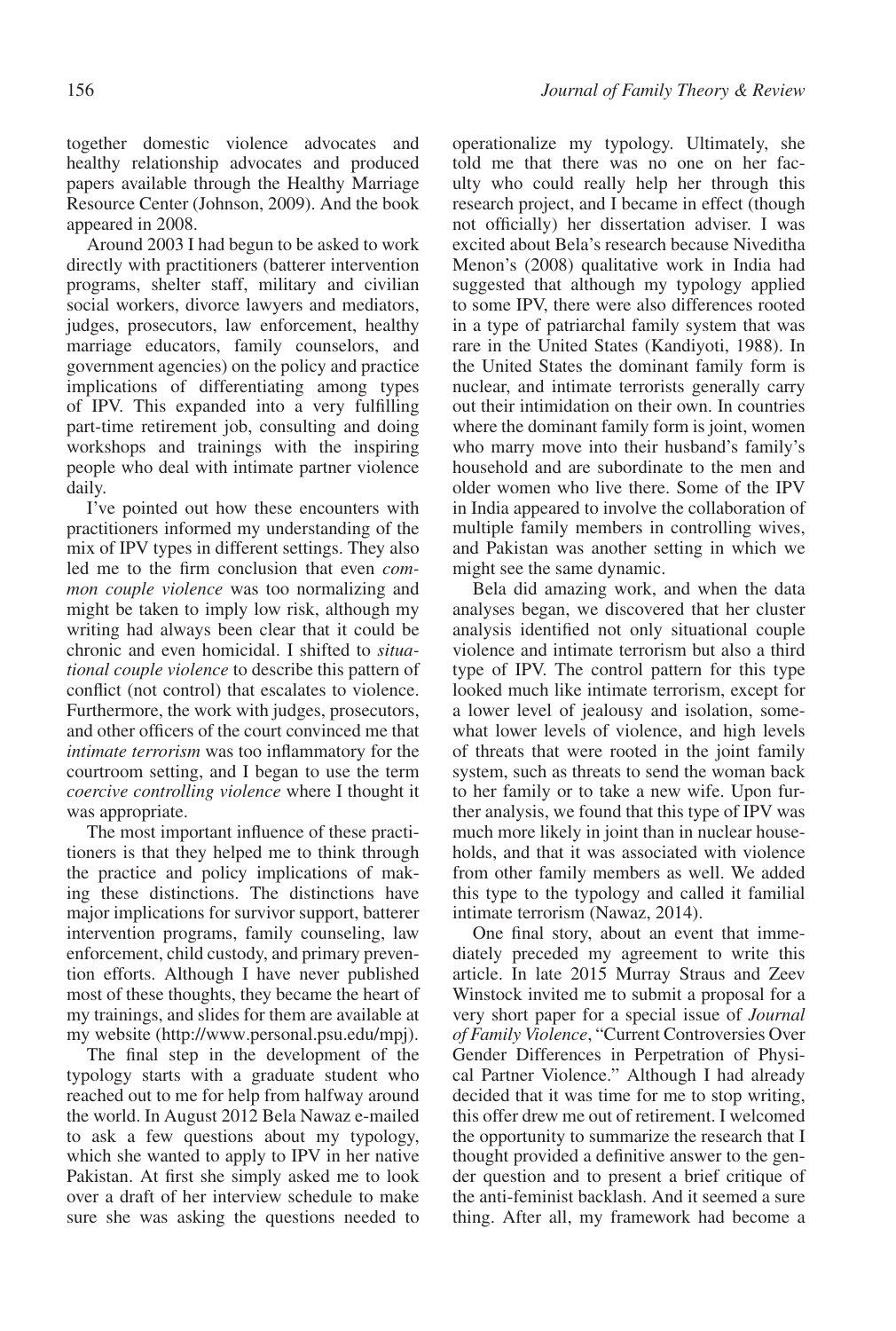major theme in the IPV research and practitioner literatures. Much to my surprise, in January 2016, Straus and Winstock rejected my proposal on the grounds that "the main ideas in the proposed article have already been presented in numerous publications and cannot be regarded as new ideas that can bridge the gaps between the perceptions of the parties in the controversy." I considered writing the proposed article and simply putting it on my website. Then, as luck would have it, Libby Blume, the editor of *JFTR*, called and asked me if I would consider writing an "original voices" article about the development of the typology. So, here at the end, let me return to the gender question.

## Zombies: The Gender Debate Just Won't Die

After I address the major mistakes that continue to fuel the gender debate, I will offer what I take to be a definitive understanding of the relationship between gender and IPV. Evidence for much of what I am about to say can be found at my website [\(http://www.personal.psu.edu/mpj\)](http://www.personal.psu.edu/mpj), including a bibliography of empirical pieces that make distinctions among the types.

The first "mistake" is the most egregious and is driven by ideology. There is a small but vocal group of naysayers (outspokenly anti-feminist) who continue to argue that women are as violent as men in intimate relationships. Their current strategy is to publish articles that have the veneer of objective literature reviews but are riddled with ideologically motivated misrepresentations and errors of logic. I don't have the space here to address their many misrepresentations, but a 2010 conference organized by Zvi Eisikovits and Zeev Winstock in Haifa gave me the opportunity to respond at length to one of these travesties of ideologically driven social science. The conference papers (including mine) were revised and published in a special issue of *Aggression and Violent Behavior* (Johnson, 2011).

The second mistake is probably the most common: neglecting (either through ignorance, laziness, or ideological bias) to make distinctions among types of IPV. When no distinctions are made, the inherent biases of sample selection slant the results in the direction of whatever type of IPV is most represented in the sampling frame and by the sampling plan. In general, that means that survey results are presented by some scholars as if they apply to all domestic violence, when in fact they are relevant to only situational couple violence, and that agency results that confirm the centrality of the power and control dynamic are taken by other scholars to apply to all violent couples, when in fact they are relevant only to intimate terrorism and violent resistance.

The third mistake is using cluster analysis to attempt to distinguish between situational couple violence and intimate terrorism in a sample that does not include both types of IPV. This happens most often with general survey samples of current relationships. Such a data analysis strategy creates a so-called intimate terrorist cluster that is actually situational couple violence that involves somewhat higher-than-average control. I made this mistake myself when Janel Leone and I used a cluster analysis to distinguish between intimate terrorism and situational couple violence using data on married women's partners from the National Violence Against Women Survey (Johnson & Leone, 2005). We should have recognized that data on current partners would include little or no intimate terrorism. We later corrected our error by reanalyzing the data but also including past partners. Because our sample then included many cases of intimate terrorism, the new cluster analysis found a much higher cutoff for coercive control. We found, as hypothesized, that there was little or no intimate terrorism in the current partner data but quite a bit among the male ex-partners (Johnson, Leone, & Xu, 2014). The important methodological import of this is that we can, indeed, use survey data to study intimate terrorism if we include questions about previous partners.

If you avoid these mistakes, and review the literature that does make distinctions, plus the general survey literature that applies primarily to situational couple violence and the agency literature that can tell us more about intimate terrorism and violent resistance, you come to a number of broad conclusions about the role of gender in IPV.

First, by far the most common violence between intimate partners (situational couple violence) is a product of conflicts that become arguments that escalate to violence from one or both of the partners. This type of violence is perpetrated about equally by men and women. These statements worry many feminist activists, including me, because acknowledging that this is the most common type of IPV can potentially provide a line of defense for abusers, as in "We just get into fights and she's as guilty as I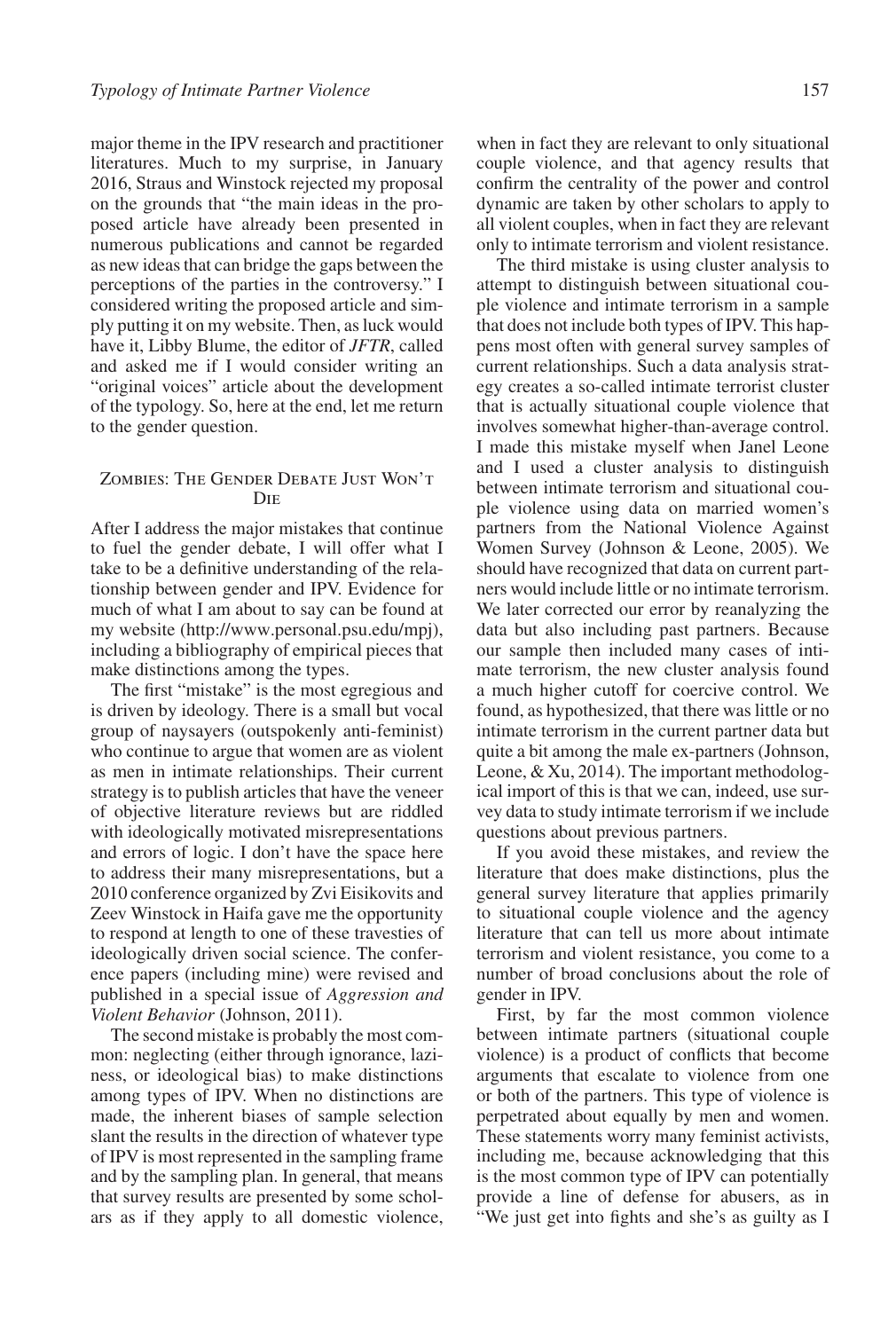am." There are two responses to that concern. First, and probably most important, is that practitioners (including those in the criminal justice system) decide on a case-by-case basis whether they are dealing with situational couple violence or intimate terrorism. That has always been the case, as abusers have always tried to argue, "It's as much or more her fault as it is mine." Second, beyond this case-by-case aspect of the system, any argument that the research shows that situational couple violence is the most common type of IPV can be countered with the fact that the research also shows that most of the cases that come to the attention of agencies are cases of intimate terrorism.

What happens generally in the home (and in survey research) is not what we see generally in courts, emergency rooms, and shelters. Most situational couple violence never comes to the attention of these agencies because for about half of situational couple violence, the violence involves only one incident, the couple is horrified by what has happened, and they handle the problem themselves. For much of the other half, although the violence is more frequent, it doesn't rise to a level that leads to a cry for help, or injuries that require medical attention, or the intervention of law enforcement. Here gender plays a significant role, because men's situational couple violence is much more likely than women's to injure, to terrify, and to destroy the relationship. Thus, some portion of situational couple violence does come to the attention of agencies because some violence, even that which is not motivated by a need to control, is dangerous and frightening enough to lead the partner to seek help or a divorce, neighbors to call the police, or emergency-room personnel to identify a serious problem. The numbers from agencies such the police, courts, hospitals, and shelters all show that in heterosexual relationships men are the primary perpetrators. This is because such agencies see primarily intimate terrorism and only the most severe cases of situational couple violence.

Now we come to intimate terrorism and violent resistance, with roots both in the patriarchal family traditions of our society and in the psychological makeup of perpetrators—and sustained by a network of gendered social institutions. Although intimate terrorism is far less common than situational couple violence, it affects millions of women in the United States alone, and its consequences are devastating. In heterosexual relationships this coercive controlling violence is perpetrated primarily (though not exclusively) by men. This does not surprise anyone who has ever given the issue serious, unbiased thought. Intimate terrorism is about the use of violence and the threat of violence, in combination with other control tactics, to terrorize one's partner. In a heterosexual relationship, it is primarily men who are able and willing to do this. Our family system is rooted in the European form of patriarchy in which a man is "king in his castle." Intimate terrorists are more patriarchal (Sugarman & Frankel, 1996) and more likely to be misogynistic (Holtzworth-Munroe, 2000) than either nonviolent men or men involved in situational couple violence. And of course the male partner is likely to be bigger and stronger than "his woman."

What about violent resistance? In about two-thirds of cases of heterosexual intimate terrorism, the woman victim responds at some point with violence of her own. In most cases, she soon turns to other tactics to reduce the violence or escape the relationship. Compliance is often the first tactic, hoping to mitigate the violence until she can disentangle herself from the web of constraints with which he controls her. But these women are resourceful and most of them do eventually escape (Campbell, Rose, Kub, & Nedd, 1998; Ferraro, 1997; Kirkwood, 1993)

Evident as these connections with gender are in the United States, the embeddedness of intimate terrorism in other patriarchal systems is even more obvious (Kandiyoti, 1988). Long ago, David Levinson's (1989) work demonstrated that there is a strong relationship between the patriarchal structure of a society and rates of intimate partner violence. And, as noted already, our own recent work shows that in joint family systems, in addition to the individual intimate terrorism that we find in Western societies, there is a form of familial intimate terrorism that involves the complicity of multiple members of the family in controlling women through a combination of violent and nonviolent tactics (Nawaz, 2014).

So, heterosexual intimate partner violence really is about gender.

## The Bigger Picture

Shortly after I finished drafting this article, I found myself in a quite-heated conversation with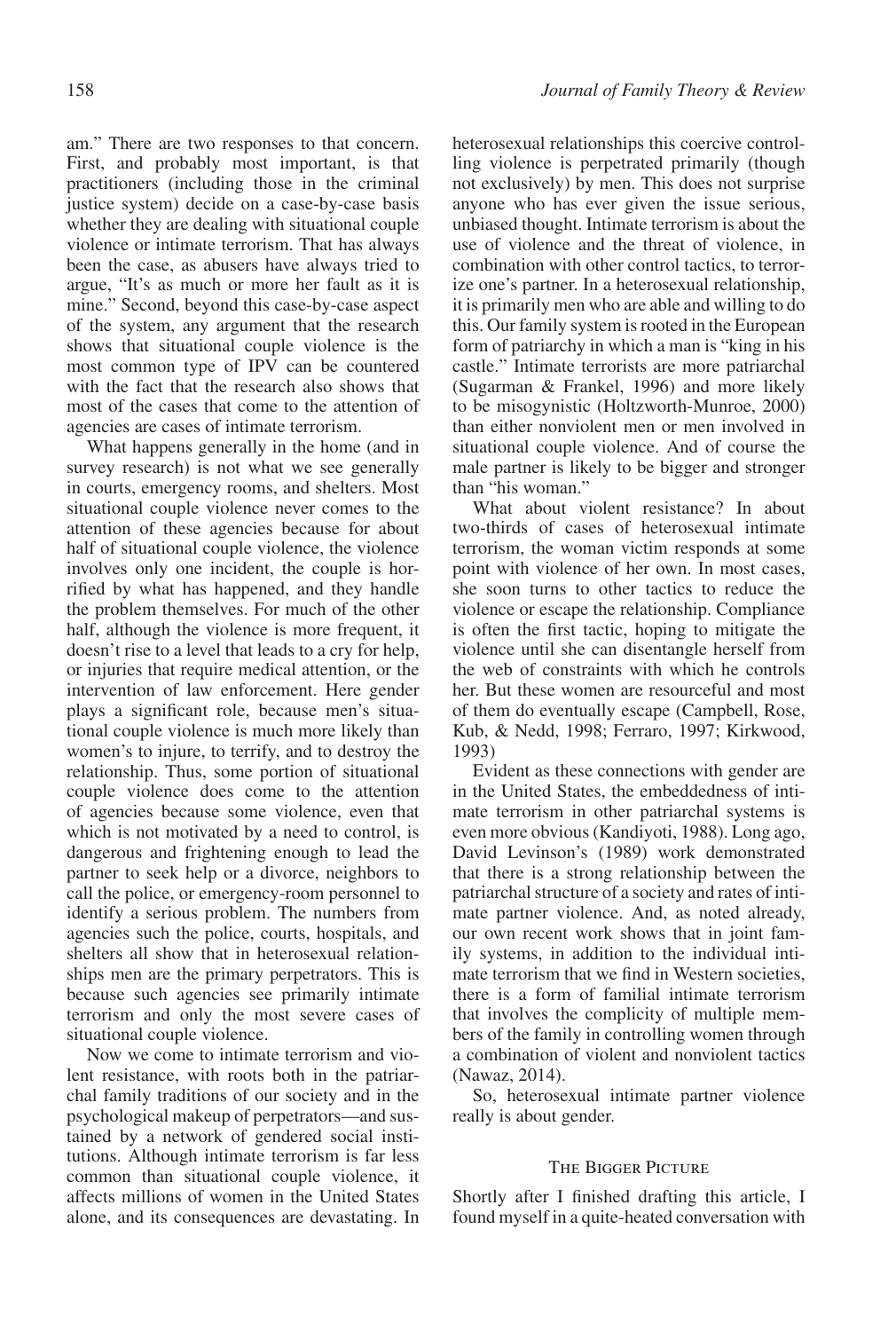a dear friend. That conversation placed all of this discussion in a much-bigger picture, the same big picture that got me into sociology many years ago: the caste system that lies at the heart of the great inequalities that still plague our society. My friend, Diane, an educated White lesbian, argued that things are worse than they ever were, for women, people of color, and LGBT people. In response, my partner and I cited all the progress from 1970 to 2016: zero women's shelters then versus 1,500 now, increases in the number of women and people of color in positions of power, gay marriage rights, the Violence Against Women Act, and so on. Diane kept coming back to the fact that we (White, middle-class, heterosexuals) couldn't understand how it felt to be afraid whenever you left your house, knowing that if two women walked hand in hand in public, they had to anticipate the possibility of a physical assault. We kept saying, "That's true, but how can you possibly think that things are worse now that they were 30 years ago?" and she kept saying, "How can you not see how horrible things are?" Our argument ended in a very emotional stalemate that called for hugs all around the next morning.

My friend is an anthropologist, and she had used the term *caste* frequently during our argument, and the next day it finally clicked for me, as it should have the night before. Perhaps my 1960s sensibilities and need to feel I was doing good in the world narrowed my vision. I was seeing the progress, without fully acknowledging the root problem still at the heart of our culture—caste. White people are situated as superior to people of color, straight people superior to LGBT people, men superior to women. Although all of our institutions contribute to the maintenance of this caste system, its most basic expression is violence.

Perhaps coincidentally, waiting for me at the local library when I got home from my visit with Diane was Ta-Nehisi Coates's (2015) *Between the World and Me*. He makes essentially the same point in his "letter" to his 15-year-old son. As a member of a lower caste, you are never free from fear of violence, violence that is a core part of our society. African American children are schooled by their parents on how to interact with the police to avoid being shot. We teach our daughters the many tactics they must master to reduce the risk of rape. Women, LGBT people, and people of color are regularly beaten, raped, and murdered because of who they are.

As a liberal, the progress we have made makes me hopeful and sometimes a bit too Pollyannaish. It is true that we no longer have legal slavery in this country, and women do have the vote. Many people of color are in positions of power, LGBT people have rights we couldn't have imagined even 5 years ago, and on and on. But as a radical, I sometimes despair that the core axes of privilege and disadvantage, and the tragic violence that is their most basic expression, seem as intransigent as ever.[2](#page-9-0)

#### The Future: With Cautious Optimism

This history of my typology of intimate partner violence is one of change and growth. The many scholars and friends cited here have all contributed to its evolution, both through academic work and, in many cases, personal interactions. Through it all, those scholars, friends, and practitioners have inspired me to continue to work toward a better future. As we move toward that future, allow me to end with a quote from Coates's (2015) letter to his teenage son: "You must always remember that the sociology, the history, the economics, the graphs, the charts, the regressions all land, with great violence, upon the body . . . . I would not have you descend into your own dream. I would have you be a conscious citizen of this terrible and beautiful world."

## **REFERENCES**

- Barry, K. (1984). *Female sexual slavery*. New York, NY: New York University Press.
- Barry, K. (1988). *Susan B. Anthony: A biography of a singular feminist*. New York, NY: New York University Press.
- Barry, K. (1995). *The prostitution of sexuality*. New York, NY: New York University Press.
- Campbell, J. C., Rose, L., Kub, J., & Nedd, D. (1998). Voices of strength and resistance: A contextual

<span id="page-9-0"></span><sup>2</sup>Horrible confirmation never stops piling up in the news. As I write (in June 2016), 49 people are murdered and 53 wounded in an Orlando gay nightclub, 13 people are killed and 42 others shot over Father's Day weekend in Chicago (they were mostly Black), and a Vanderbilt college student is convicted of encouraging and photographing his buddies as he and they gang-rape an unconscious woman.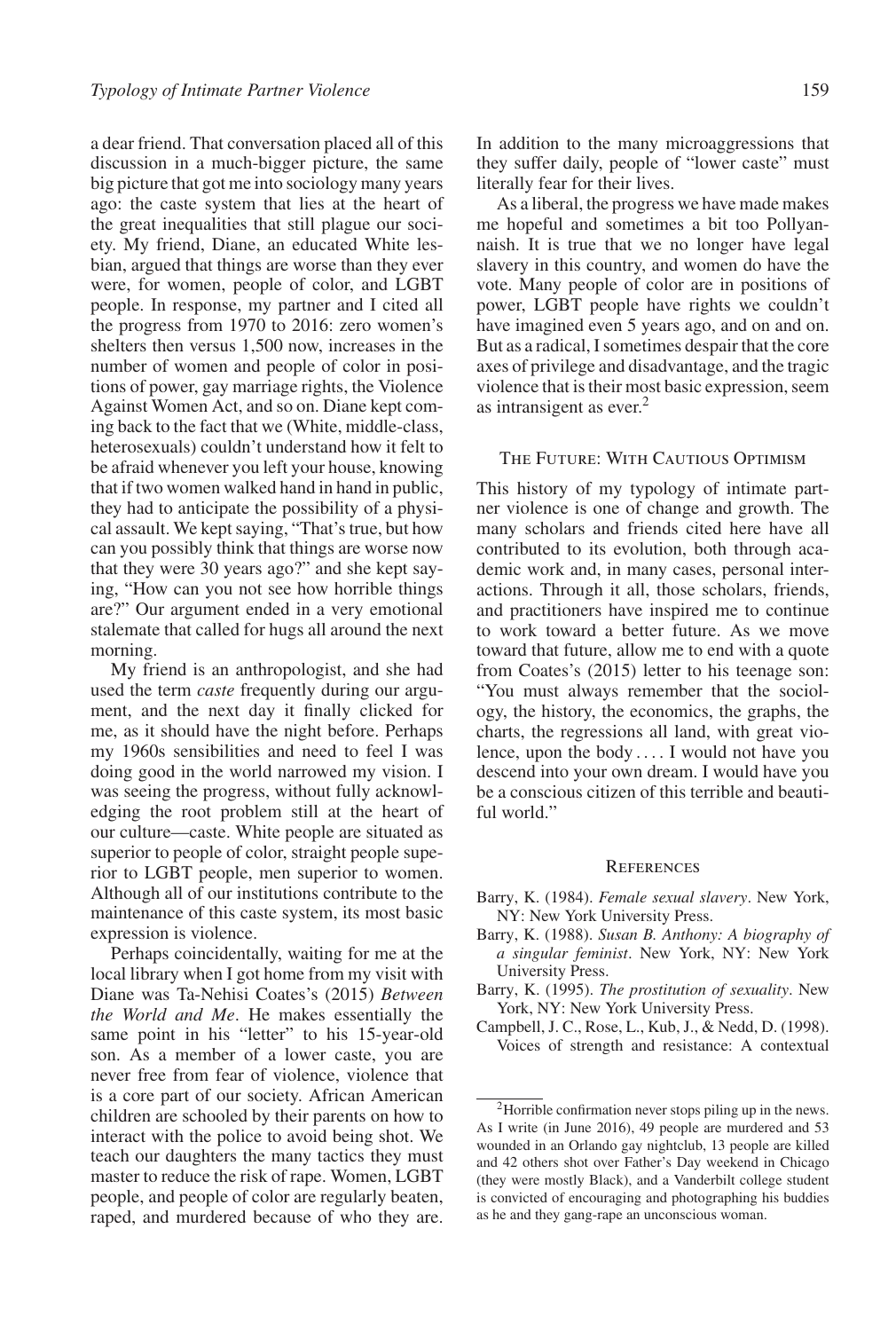and longitudinal analysis of women's responses to battering. *Journal of Interpersonal Violence, 13*(6), 743–762.

- Cares, A. C. (2009). The "transmission" of violence across generations. In E. Stark & E. Buzawa (Eds.), *Violence against women in families and relationships* (Vol. *2*, pp. 23–39). Santa Barbara, CA: Praeger.
- Coates, T.-N. (2015). *Between the world and me*. New York, NY: Spiegel and Grau.
- Connelly, M. (1995). *The last coyote*. Boston, MA: Little, Brown.
- Dutton, M. A., & Goodman, L. A. (2005). Coercion in intimate partner violence: Toward a new conceptualization. *Sex Roles, 52*(11–12), 743–757.
- Ferraro, K. J. (1983). Rationalizing violence: How battered women stay. *Victimology, 8*(3–4), 203–212.
- Ferraro, K. J. (1988). An existential approach to battering. In G. T. Hotaling & D. Finkelhor (Eds.), *Family abuse and its consequences: New directions in research* (pp. 126–138). Newbury Park, CA: Sage.
- Ferraro, K. J. (1997). Battered women: Strategies for survival. In A. P. Carderelli (Ed.), *Violence among intimate partners: Patterns, causes and effects* (pp. 124–140). New York, NY: Macmillan.
- Frieze, I. H. (1983). Investigating the causes and consequences of marital rape. *Signs, 8*(3), 532–553.
- Holtzworth-Munroe, A. (2000). A typology of men who are violent toward their female partners: Making sense of the heterogeneity in husband violence. *Current Directions in Psychological Science, 9*(4), 140–143.
- Holtzworth-Munroe, A., Meehan, J. C., Herron, K., & Stuart, G. L. (1999). A typology of male batterers: An initial examination. In X. B. Arriaga & S. Oskamp (Eds.), *Violence in intimate relationships* (pp. 45–72). Thousand Oaks, CA: Sage.
- Holtzworth-Munroe, A., & Stuart, G. L. (1994). Typologies of male batterers: Three subtypes and the differences among them. *Psychological Bulletin, 116*(3), 476–497.
- Johnson, M. P. (1991). Commitment to personal relationships. In W. H. Jones & D. W. Perlman (Eds.), *Advances in personal relationships* (Vol. *3*, pp. 117–143). London, England: Jessica Kingsley.
- Johnson, M. P. (1993a). *Violence against women in the American family: Are there two forms?* Paper presented at the Annual Pre-conference Theory Construction and Research Methodology Workshop, National Council on Family Relations, Baltimore.
- Johnson, M. P. (1993b). *Violence against women in the American family: Institutional and interactional perspectives*. Paper presented at the Conference on Women and the Family in Vietnam, Ho Chi Minh City, Vietnam.
- Johnson, M. P. (1995). Patriarchal terrorism and common couple violence: Two forms of violence

against women. *Journal of Marriage and the Family, 57*(2), 283–294. [https://doi.org/10.2307/](https://doi.org/10.2307/353683) [353683](https://doi.org/10.2307/353683)

- Johnson, M. P. (1999). *Two types of violence against women in the American family: Identifying patriarchal terrorism and common couple violence*. Paper presented at the National Council on Family Relations annual meeting, Irvine, CA.
- Johnson, M. P. (2000). *Conflict and control: Symmetry and asymmetry in domestic violence*. Paper presented at the National Institute of Justice Gender Symmetry Workshop, Arlington, VA.
- Johnson, M. P. (2008). *A typology of domestic violence: Intimate terrorism, violent resistance, and situational couple violence*. Boston, MA: Northeastern University Press.
- Johnson, M. P. (2009). *Where do "domestic violence" statistics come from and why do they vary so much?* Paper presented at the Towards a Common Understanding: Domestic Violence Typologies and Implications for Healthy Marriage and Domestic Violence Programs, Warrenton, VA.
- Johnson, M. P. (2011). Gender and types of intimate partner violence: A response to an anti-feminist literature review. *Aggression and Violent Behavior, 16*(4), 289–296. [https://doi.org/10.1016/j.avb](https://doi.org/10.1016/j.avb.2011.04.006) [.2011.04.006](https://doi.org/10.1016/j.avb.2011.04.006)
- Johnson, M. P., & Cares, A. (2004, November). *Effects and non-effects of childhood experiences of family violence on adult partner violence.* Paper presented at the National Council on Family Relations annual meeting, Orlando, FL.
- Johnson, M. P., & Ferraro, K. J. (2000). Research on domestic violence in the 1990s: Making distinctions. *Journal of Marriage and the Family, 62*(4), 948–963.
- Johnson, M. P., & Leone, J. M. (2000, July). *The differential effects of patriarchal terrorism and common couple violence: Findings from the National Violence Against Women survey.* Paper presented at the 10th International Conference on Personal Relationships, Brisbane, Australia.
- Johnson, M. P., & Leone, J. M. (2005). The differential effects of intimate terrorism and situational couple violence: Findings from the National Violence Against Women Survey. *Journal of Family Issues, 26*(3), 322–349.
- Johnson, M. P., Leone, J. M., & Xu, Y. (2014). Intimate terrorism and situational couple violence in general surveys: Ex-spouses required. *Violence Against Women, 20*(2), 186–207. [https://doi.org/10](https://doi.org/10.1177/1077801214521324) [.1177/1077801214521324](https://doi.org/10.1177/1077801214521324)
- Kandiyoti, D. (1988). Bargaining with patriarchy. *Gender & Society, 2*(3), 274–290.
- Kelly, J. B., & Johnson, M. P. (2008). Differentiation among types of intimate partner violence: Research update and implications for interventions. *Family Court Review, 46*(3), 476–499.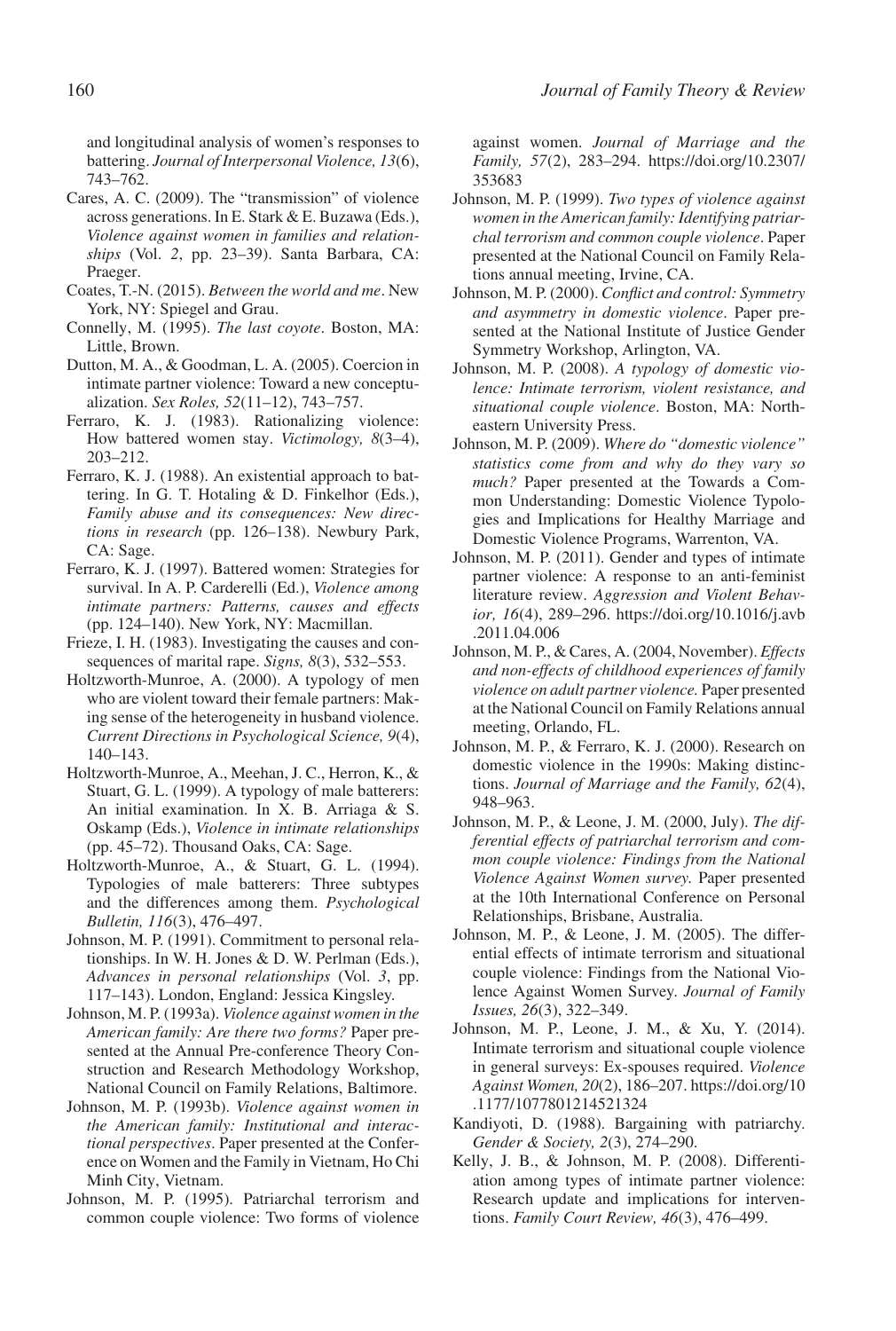- Kirkwood, C. (1993). *Leaving abusive partners: From the scars of survival to the wisdom for change*. Newbury Park, CA: Sage.
- Leone, J. M. (2000). *Factors associated with experiences of patriarchal terrorism and common couple violence among low-income, ethnic women* (Master's thesis, Pennsylvania State University).
- Leone, J. M. (2003). *Help-seeking among women in violent relationships: Testing a control-based typology of partner violence* (Doctoral dissertation, Pennsylvania State University).
- Leone, J. M., Johnson, M. P., & Cohan, C. M. (2007). Victim help-seeking: Differences between intimate terrorism and situational couple violence. *Family Relations, 56*(5), 427–439.
- Leone, J. M., Johnson, M. P., Cohan, C. M., & Lloyd, S. (2004). Consequences of male partner violence for low-income, ethnic women. *Journal of Marriage and Family, 66*(2), 471–489. [https://doi.org/](https://doi.org/10.1111/j.1741-3737.2004.00032.x) [10.1111/j.1741-3737.2004.00032.x](https://doi.org/10.1111/j.1741-3737.2004.00032.x)
- Leone, J. M., Lape, M. E., & Xu, Y. L. (2014). Women's decisions to not seek formal help for partner violence: A comparison of intimate terrorism and situational couple violence. *Journal of Interpersonal Violence, 29*(10), 1850–1876. <https://doi.org/10.1177/0886260513511701>
- Leventhal, B., & Lundy, S. E. (Eds.). (1999). *Same-sex domestic violence: Strategies for change*. Thousand Oaks, CA: Sage.
- Levinson, D. (1989). *Family violence in a cross-cultural perspective*. Newbury Park, CA: Sage.
- Menon, N. (2003). *A feminist study of domestic violence in rural India* (Master's thesis, Pennsylvania State University).
- Menon, N. (2008). *Domestic violence in India: Identifying types of control and coping mechanisms in violent relationships* (Doctoral dissertation, Pennsylvania State University).
- Menon, N., & Johnson, M. P. (2007). Patriarchy and paternalism in intimate partner violence: A study of domestic violence in rural India. In K. Misra & J. Lowry (Eds.), *Recent studies on Indian women: Empirical work of social scientists* (pp. 171–195). New Delhi, India: Rawat.
- Merton, R. K. (1948). The bearing of empirical research upon the development of social theory. *American Sociological Review, 13*(5), 505–515.
- Nawaz, B. (2014). *Understanding intimate partner violence (IPV) through control tactics: A sociological study of women's experiences from Pakistan* (Doctoral dissertation, University of Karachi).
- Pence, E., & Paymar, M. (1993). *Education groups for men who batter: The Duluth model*. New York, NY: Springer.
- Renzetti, C. M. (1992). *Violent betrayal: Partner abuse in lesbian relationships*. Thousand Oaks, CA: Sage.
- Renzetti, C. M., & Miley, C. H. (Eds.). (1996). *Violence in gay and lesbian domestic partnerships*. New York, NY: Haworth Press.
- Schechter, S. (1982). *Women and male violence: The visions and struggles of the battered women's movement*. Boston, MA: South End Press.
- Stark, E. (2007). *Coercive control: The entrapment of women in personal life*. New York, NY: Oxford University Press.
- Steinmetz, S. K. (1977–1978). The battered husband syndrome. *Victimology, 2*(3–4), 499–509.
- Straus, M. A., Gelles, R. J., & Steinmetz, S. K. (1980). *Behind closed doors: Violence in the American family*. Garden City, NY: Doubleday.
- Sugarman, D. B., & Frankel, S. L. (1996). Patriarchal ideology and wife-assault: A meta-analytic review. *Journal of Family Violence, 11*(1), 13–40.
- Thompson, L., & Walker, A. J. (1995). The place of feminism in family studies. *Journal of Marriage and the Family, 57*, 847–865.

# Appendix: Types of Intimate Partner Violence

The typology that I describe involves five types. Two of the major types of IPV (intimate terrorism and violent resistance) are rooted in the dynamics of control and resistance that have been the focus of feminist theorists. They account for the bulk of the violence in the agency samples with which feminist theorists most commonly work. The third major type, situational couple violence, is rooted in the dynamics of family conflict that have been the focus of family violence theorists. Situational couple violence accounts for the bulk of the violence in the general survey samples with which family violence theorists most commonly work. A fourth type (mutual violent control) is quite rare at best. The fifth type (familial intimate terrorism) is a recent addition to the typology that has been identified in the joint family systems that are common in many non-Western cultures.

#### Intimate Terrorism

In intimate terrorism (sometimes called coercive controlling violence, previously labeled as patriarchal terrorism) the perpetrator uses violence in the service of general control over his or her partner; the partner does not. The "control" that is the defining feature of intimate terrorism is more than the specific, short-term control that is often the goal of violence in other contexts. The mugger wants to control you only briefly to take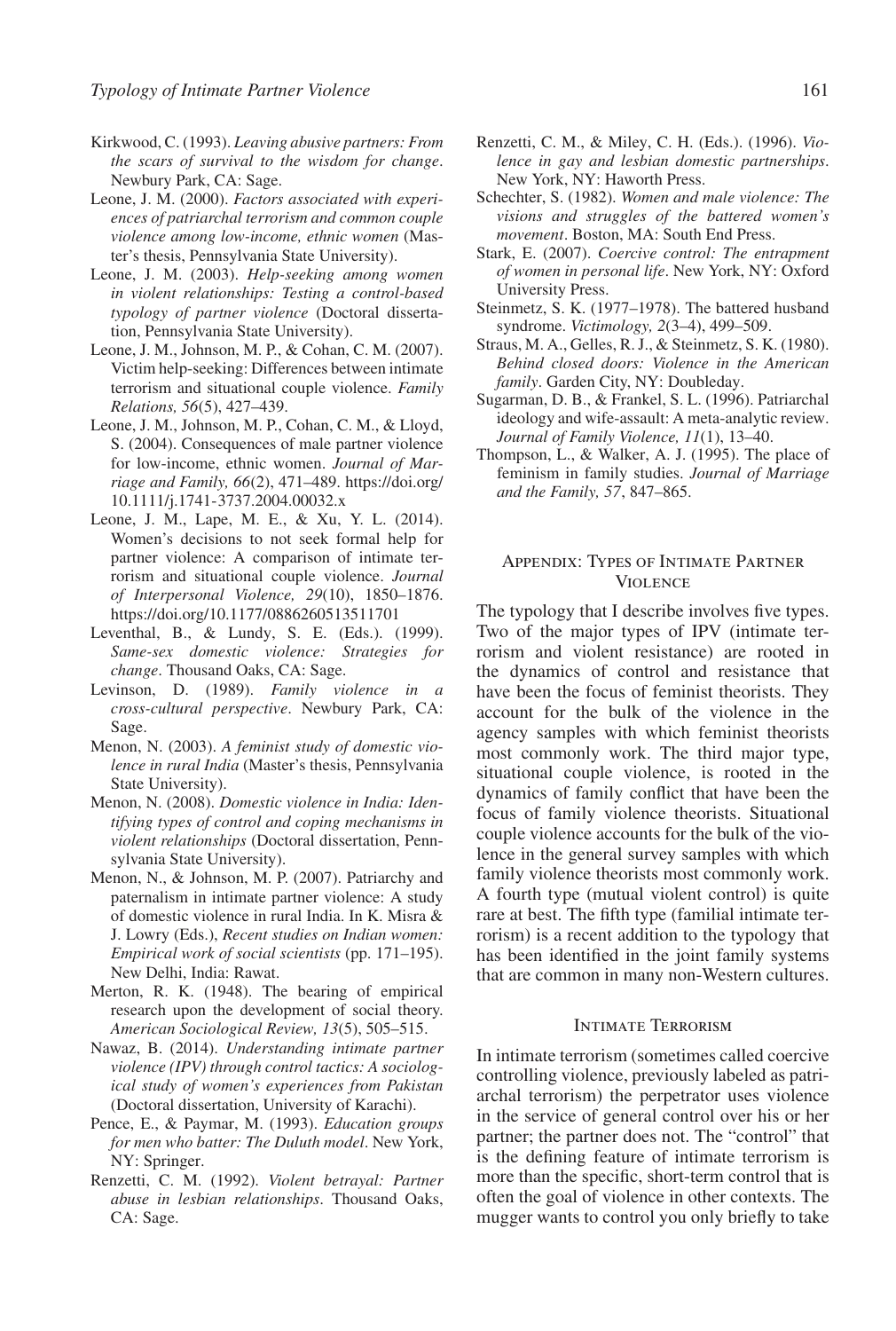your valuables and move on, hopefully never to see you again. In contrast, the control sought in intimate terrorism is general and long term. Although each particular act of intimate violence may appear to have any number of short-term, specific goals, it is embedded in a larger pattern of power and control that permeates the relationship. This is the kind of violence that comes to mind when most people hear the term *domestic violence*.

A brief description of some such means of control might help to capture what Catherine Kirkwood (1993) calls a "web" of abuse. It is not unusual for an intimate terrorist to deprive his partner of control over economic resources.<sup>[3](#page-12-0)</sup> He controls all the money. She is allowed no bank account and no credit cards. If she works for wages, she has to turn over her paychecks to him. He keeps all the cash, and she has to ask him for money when she needs to buy groceries or clothes for herself or their children. He may require a precise accounting of every penny, demanding to see the grocery bill and making sure she returns every bit of the change.

This economic abuse may be justified through male privilege: "I am the man of the house, the head of the household, the king in my castle." Of course, this use of male privilege can cover everything. As the man of the house, his word is law. He doesn't have to explain. She doesn't disagree with him. She is to do his bidding without question. And don't talk back. All of this holds even more rigidly in public, where he is not to be humiliated by back talk from "his woman."

How does he use the children to support his control? First of all, they too know that he is the boss. He makes it clear that he controls not only them but their mother as well. He may use them to back him up, to make her humiliation more complete by forcing them into the room to assist him as he confronts her, asking them if he isn't right, and making them support his control of her. He may even have convinced them that he should be in charge, that he does know what is best (father knows best), and that she is incompetent or lazy or immoral. In addition, he may use her attachment to the children as a means of control, by threatening to take them away from her or hurt them if she isn't a "good wife and mother." Of course, being a good wife and mother means doing as he says.

Then there's isolation. He keeps her away from everyone else. He makes himself her only source of information, of support, of money, of everything. In a rural setting he might be able to literally isolate her, moving to a house trailer in the woods, with one car that he controls, no phone, keeping her there alone. In an urban setting, or if he needs her to go out to work, he can isolate her less literally, by driving away her friends and relatives and intimidating the people at work so that she has no one to talk to about what's happening to her.

When she's completely isolated, and what he tells her about herself is all she ever hears about herself, he can tell her over and over again that she's worthless—humiliating her, demeaning her, emotionally abusing her. She's ugly, stupid, a slut, a lousy wife, an incompetent mother. She manages to survive only because he takes care of her. She'd be helpless without him. And who else is there to tell her otherwise? Maybe he can even convince her that she can't live without him.

If she resists, he can intimidate her. Show her what might happen if she doesn't behave. Scream at her. Swear at her. Let her see his rage. Smash things. Or maybe a little cold viciousness will make his point. Kick her cat. Hang her dog. That ought to make her think twice before she decides not to do as he says. Or threaten her. Threaten to hit her, or beat her, or pull her hair out, or burn her. Or tell her he'll kill her, and maybe the kids too.

Pull all these means of control together, or even a few of them, and the abuser entraps and enslaves his partner in a web of control. If she manages to thwart one means of control, there are others at his disposal. Wherever she turns, there is another way he can control her. Sometimes she is ensnared by multiple strands. She can't seem to escape—she is trapped. But with the addition of violence there is more to power and control than entrapment. There is terror.

When violence is added to such a pattern of power and control, the abuse becomes much more than the sum of its parts. The ostensibly nonviolent tactics that accompany that violence take on a new, powerful, and

<span id="page-12-0"></span><sup>&</sup>lt;sup>3</sup>I use gendered pronouns here because the vast majority of intimate terrorists are men terrorizing female partners. That does not mean that women are *never* intimate terrorists. There are a small number of women who do terrorize their male partners (Steinmetz, 1977–1978), and there are also women in same-sex relationships who terrorize their female partners (Renzetti & Miley, 1996).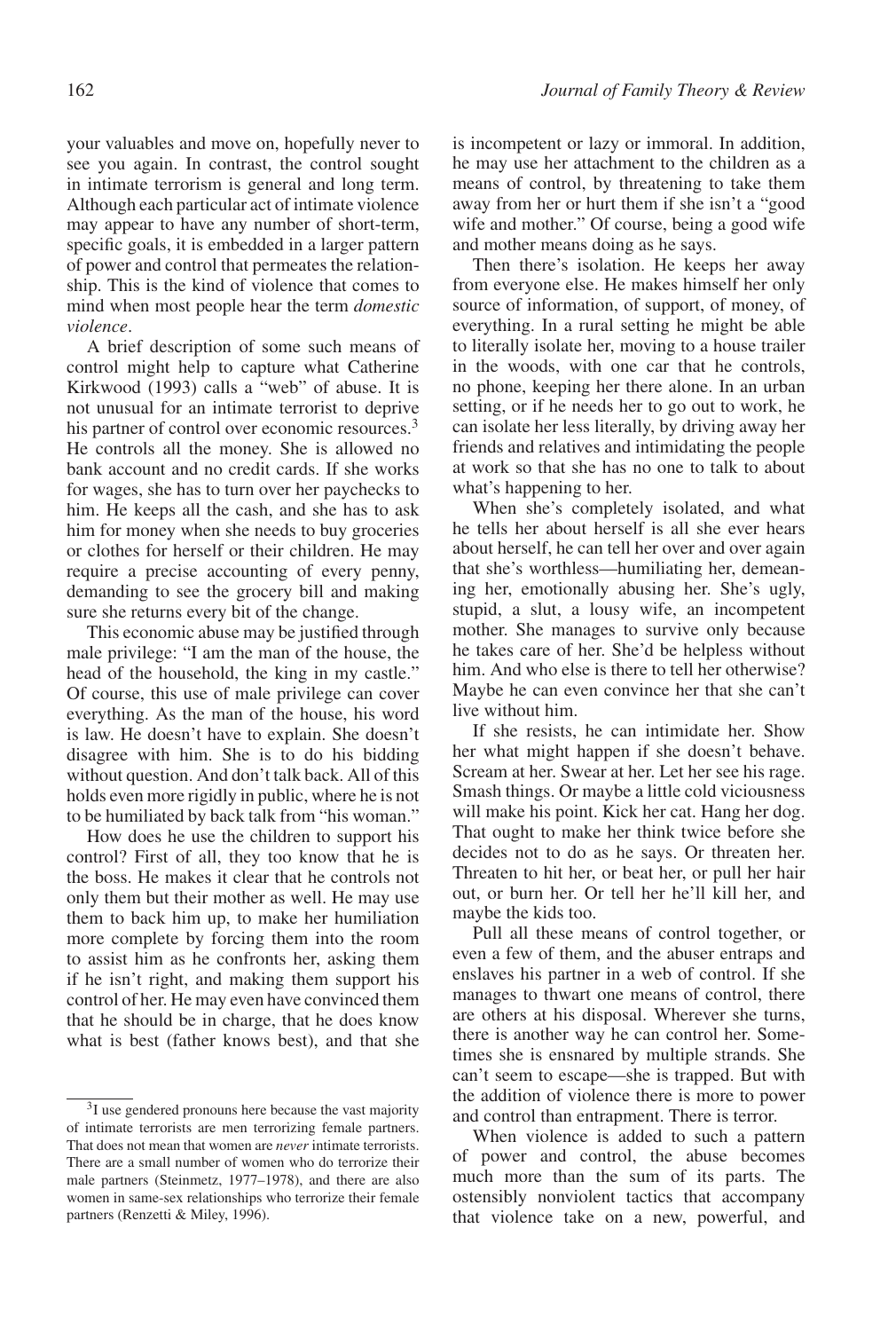frightening meaning—controlling the victim not only through the specific constraints of the tactics themselves, but also through their association with the general knowledge that he will do anything to maintain control of the relationship, even attack her physically. Most obviously, the threats and intimidation are clearly more than idle threats if he has beaten her before. But even his "request" to see the grocery receipts becomes a "warning" if he has put her into the hospital this year. His calling her a stupid slut may feel like the beginning of a vicious physical attack. As battered women often report, "All he had to do was look at me that way, and I'd jump." What is for most of us the safest place in our world—home—is for her a place of constant fear.

#### Violent Resistance

In violent resistance, the victim of intimate terrorism responds with noncontrolling violence of her own. What is a woman to do when she finds herself terrorized in her own home? At some point, most women in such relationships do fight back physically. For some, this is an instinctive reaction to being attacked, and it happens at the first blow—almost without thought. For others, it doesn't happen until it seems he is going to continue to assault her if she doesn't do something to stop him. For most women, the size difference between them and their male partner ensures that violent resistance won't help, and may make things worse, so they turn to other means of coping. For a few, eventually it seems that the only way out is to kill their partner.

Violence in the face of intimate terrorism may arise from any of a variety of motives. She may (at least at first) believe that she can defend herself, that her violent resistance will keep him from attacking her further. That may mean that she thinks she can stop him right then, in the midst of an attack, or it may mean that she thinks that if she fights back often enough he will eventually decide to stop attacking her physically. Even if she doesn't think she can stop him, she may feel that he shouldn't be allowed to attack her without getting hurt some himself. This desire to hurt him in return even if it won't stop him can be a form of communication ("What you're doing isn't right and I'm going to fight back as hard as I can"), or it may be a form of retaliation or payback, along the lines of "He's not going to do that without paying

some price for it." In a few cases, she may be after serious retaliation, attacking him when he is least expecting it and doing her best to do serious damage, even killing him. But there is another, more frequent motive for such premeditated attacks—escape. Sometimes, after years of abuse and entrapment, a victim of intimate terrorism may feel that the only way she can escape from this horror is to kill her tormenter.

# Situational Couple Violence

Situational couple violence (previously labeled as ordinary couple violence or common couple violence) is when one or more conflicts in the relationship become arguments that in turn escalate to verbal aggression and ultimately to physical aggression on the part of one or both of the partners. It is by far the most common type of partner violence and does not involve any attempt on the part of either partner to gain general control over the relationship. The violence is situationally provoked, as the tensions or emotions of a particular encounter lead someone to react with violence. Intimate relationships inevitably involve conflicts, and in some relationships one or more of those conflicts may escalate to violence. The violence may be minor and singular, with one argument at some point in the relationship escalating to the level that someone pushes or slaps the other, is immediately remorseful, apologizes, and never does it again. Or it could be a chronic problem, with one or both partners frequently resorting to violence, minor or severe.

The motives for such violence vary. A physical reaction might feel like the only way one's extreme anger or frustration can be expressed. It may well be intended to do serious injury as an expression of anger. It may primarily be an attempt to get the attention of a partner who doesn't seem to be listening. Or there could be a control motive involved, albeit not one that is part of a general pattern of coercive control. One partner may simply find that the argument is not going well for him or her and decide that one way to win this is to get physical.

The "causes" of situational couple violence differ from couple to couple. First, there are the contextual factors that are the basis of the conflicts that provide the possibility for arguments that might escalate. These include, among others, financial difficulties; racism, sexism, and/or homophobia; substance abuse; and